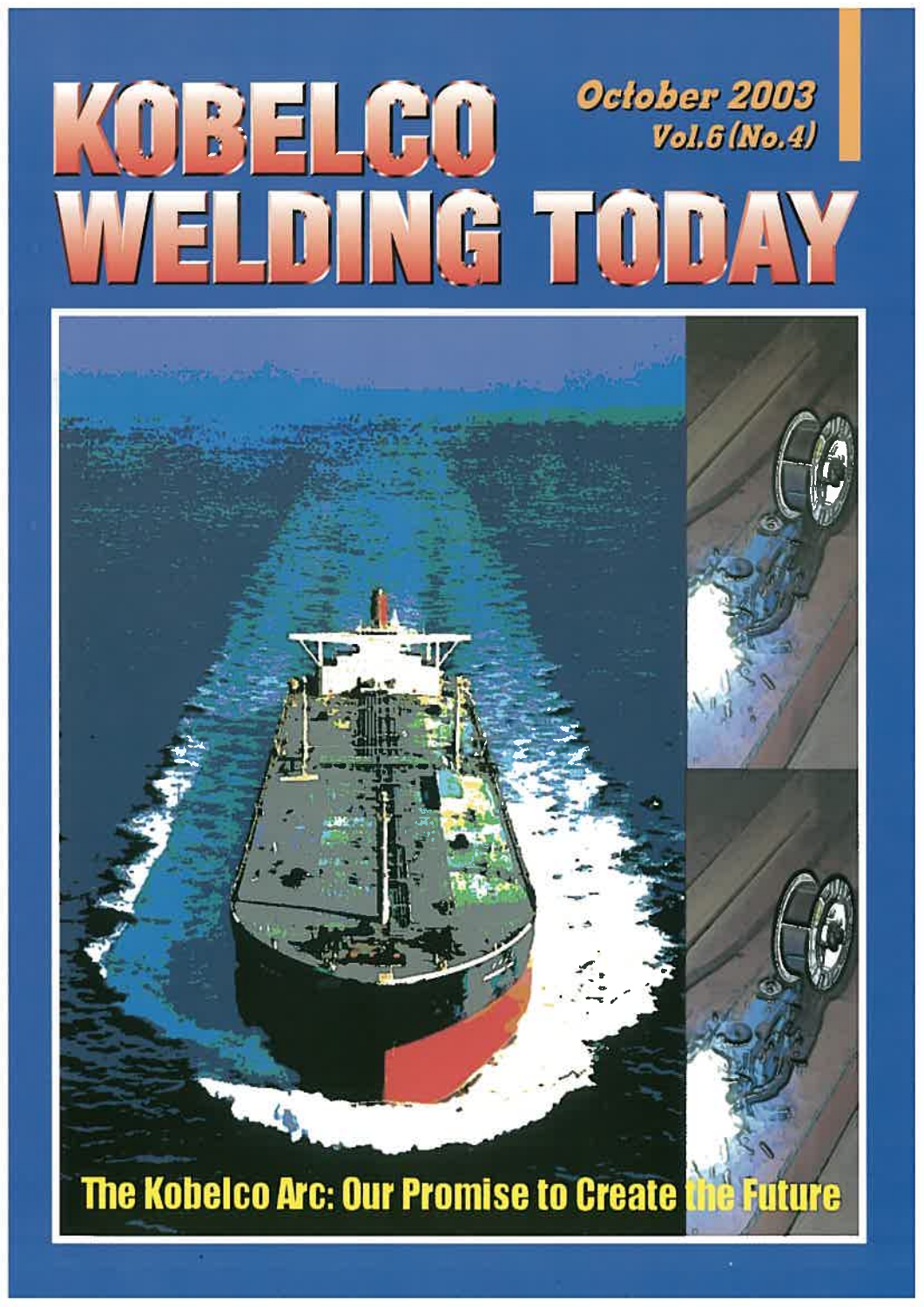# KOBELCO Group News

# **A Big Stride Expected for a New Era at INTIWI**

**After Mr. Dahlan Gunawan's retirement in 1999, I succeeded him as President Director of P. T. INTAN PERTIWI INDUSTRY (INTIWI). In the early years of my new assignment, I had so much to learn about the other side of the company which differed so much from the factory side, where I had been stationed as general manager for over two decades. Fortunately, my staff in the head office is already familiar with their work, and daily activities can go on without much difficulty. Besides, the majority of the factory workers have been working for the company for ages, during which they have acquired the tight scrutiny of quality control practiced in the production line. With such talented office staff and competent factory workers, the transition period in my new assignment has passed smoothly and the business is going on as I expect.**

**During these four years, I have found very good business relationships between our company and Kobe Steel, Thai-Kobe Welding and Kobe Welding Singapore due to their very positive and warm attitudes. Early this year the license agreement with Kobe Steel was renewed, thereby allowing Kobelco welding electrodes to remain as the market leader in Indonesia to respond to demands for high quality products in the welding electrodes market. The license**

**agreement also reflects the strong bond between licensor and licensee built on mutual trust and benefit. With the help of the Technical Development Department of Kobe Steel, INTIWI's production line is now being modified to maximize the production capacity, thereby enhancing the production efficiency.**



From the top, my staff and I posing in front of the factory, discussing in a meeting room, and attending the operation for chemical analysis for quality control

**In early November 2002, our company celebrated our 25th anniversary. Time really flies I never felt I had already worked for the company for 25 years since I joined. During the anniversary, we had a small party, at which all factory workers and head office staff had lunch, danced and socialized. Many of the employees joined our company when they were single and now they have families.**

**Workers who are reaching retirement age even recommend their sons or daughters to take up some positions in our company. As such our employees are loyal to INTIWI.**

**As the Indonesian economy is now showing some sign of recovery, our sales volume has been picking up approximately 80**% **of the normal sales volume since the currency crisis in 1997. This year's business performance is expected to be quite satisfactory, despite the detrimental effect of a few acts of terrorism that happened locally and the Iraq war, during which the economy was very sluggish. However, we anticipate that sales will be affected temporarily next year, because there will be a national election and new projects may get started. If the election will go on well and a new government will be accepted by the people, we predict that the economy will continue to recover and investors will start coming to Indonesia. Most of the people also would want the economy to recover so as to absorb the many jobless people in the country. We hope that is when we will see demand for welding electrodes surge.**

**Lastly, when I think of our company's successful trend over a quarter century, I really hope that better futures will come to us, and Kobelco welding electrodes, with unsurpassed innovative quality, will grow its market niche in Indonesia.**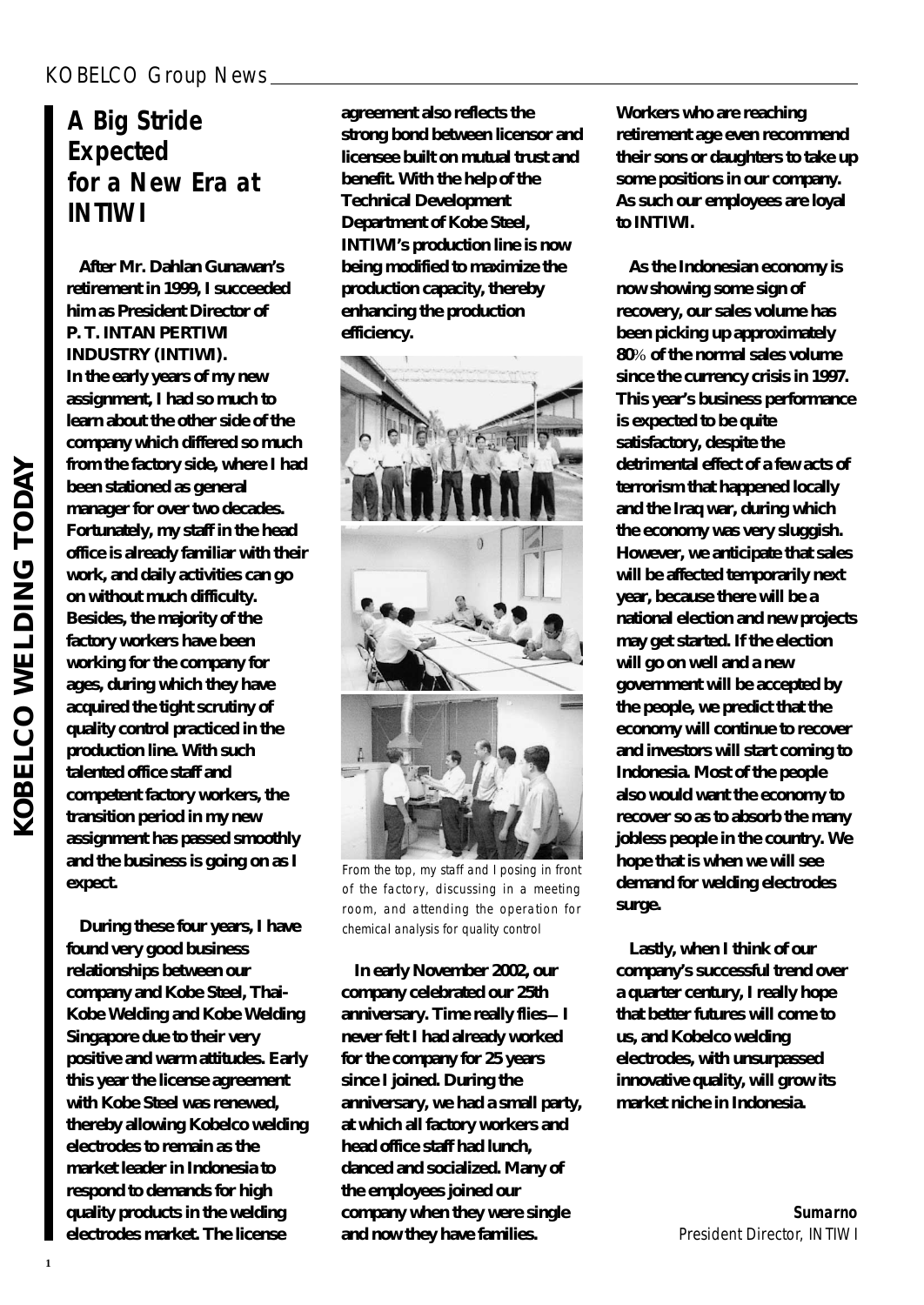# Preface

# **Message from the Editor**

### Dear Readers:

**How are you these days? It was unusually cool this summer in Japan. In contrast, the summer in Europe was extremely hot. Nowadays people are facing unconventional weather throughout the world. Earth seems somehow to be changing its nature, affected by extraordinary global events."Everybody loves somebody sometimes…."If people would love our life-and-death planet, we would be able to sustain the globe in its conventional natural condition because everybody loves such natural things as deep-blue sea, blue sky, and green forest.**

**KOBELCO's newest plant in China, KOBE WELDING OF TANGSHAN has started to produce solid wires. The Chinese market for welding consumables is growing every year in tandem with the country's economic growth. I believe this company will be able to contribute, with their quality products and technical services, to a lot of fabricators in China. Whenever we promote the globalization of our business, we remind ourselves that globalization accompanies localization. Globalization makes us realize that there are so many different local needs in individual markets. Globalization also requires us to overcome our cross-cultural problems. I am affected in my humanity by different cultures every time when I met people in different countries.**

**Calling from Tokyo** 

Hello, KWT readers worldwide:

Hui Ding is my name. I am engaged in exporting welding consumables to the Chinese market. I entered Kobe Steel and was assigned to the present department 6 years ago, when the first issue of Kobelco Welding Today was just published. Therefore, KWT magazine and I are, so to speak, colleagues in terms of our period of engagement. This magazine is distributed to customers in the Chinese market, where it enjoys a reputation as high as that in other countries. I will maximize the competence of this dependable colleague, expecting expanded sales of welding consumables in China.

Two years have passed since I took charge of exporting welding consumables to the Chinese market. Keeping in mind a Japanese proverb,**"**Perseverance for at least three years brings success,**"**I will make every endeavor to provide customers with more satisfaction through my services.

Have a good day.

**Hui Ding**  International Operations Dept. Welding Company Kobe Steel, Ltd.



**Masakazu Tojo** *Editorial Chairman*

# **Contents**

# **1 KOBELCO Group News**

A big stride expected for a new era at INTIWI

# **3-8 Technical Highlight**

Kobelco SAW fluxes/wires cover a wide scope of heavy fabrication industries

# **9-10 Bulletin**

DWA-81Ni1: a brand new flux-cored wire for low temperature applications

Thomas Medal is Awarded to the best contributor to international standardization for welding consumables



General Manager

International **Operations** Department

Welding Company Kobe Steel, Ltd.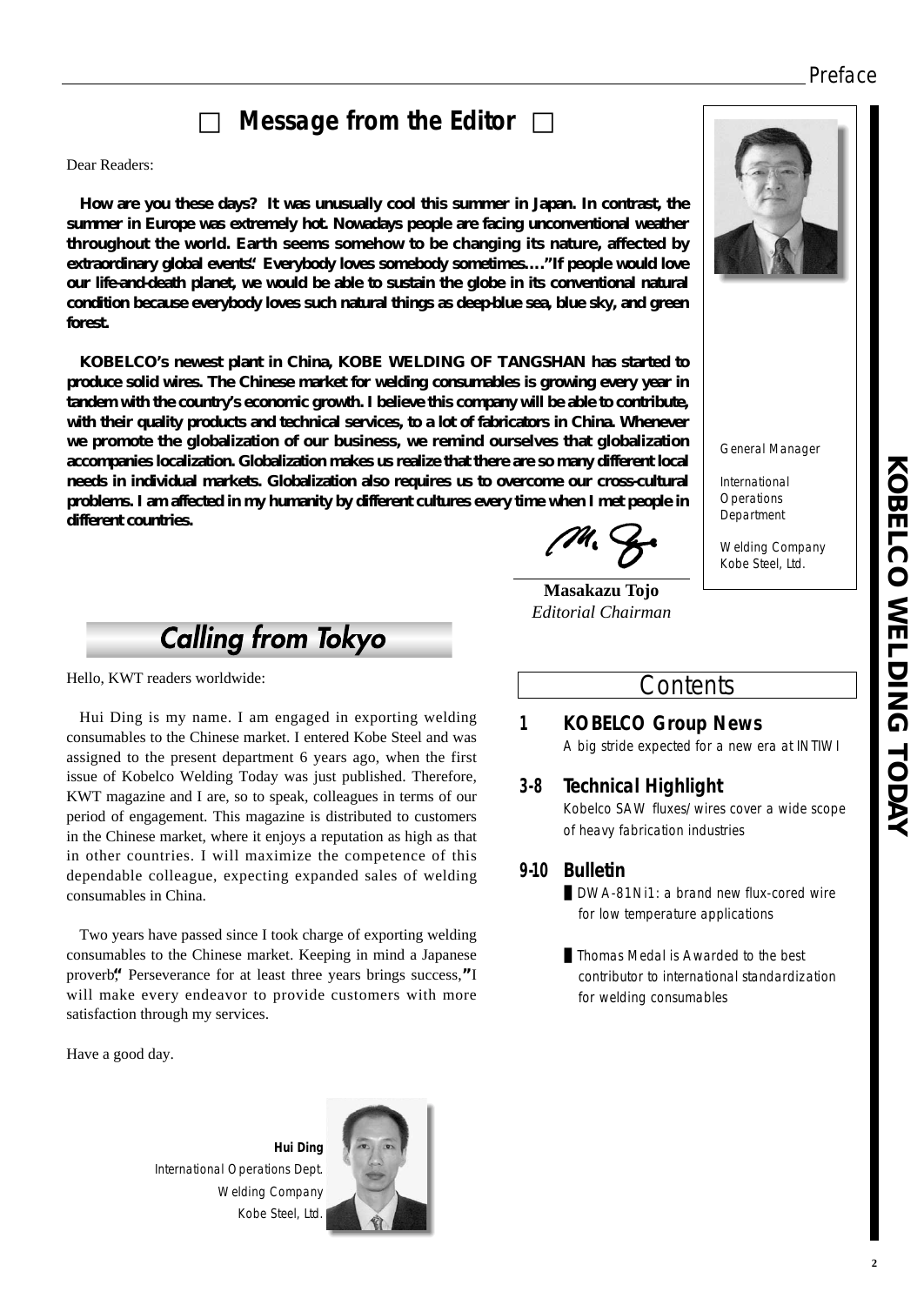

**Kobelco SAW Fluxes/Wires Cover a Wide Scope of Heavy Fabrication Industries** 



Submerged arc welding (SAW), a typical automated welding technique, is widely used for fabricating hulls, pressure vessels, storage tanks, architectural structures, bridges, pipelines, and construction equipment. Its popularity is due to high deposition rates and deep penetration that are beneficial in welding medium-thick and thick sections. The process is limited generally to the flat and horizontal fillet positions because of the flux used to shield the weld puddle. However, with special flux dams, it can be used in the horizontal groove weld position as in joining the shells of cylindrical storage tanks.

The welding consumables required are consumable electrode and granular flux. The electrodes vary in shape solid wire, flux cored wire, and strip and in application carbon steel, low alloy steel, stainless steel, nickel-based alloy, and hardfacing. The fluxes can be classified into three significantly different types: fused, bonded, and agglomerated fluxes.

# **Three Types of Kobelco SAW Fluxes: Fused, Bonded, and Agglomerated**

*Fused fluxes* are produced by dry mixing aggregated or granular mineral, followed by melting at one thousand or higher degrees Celsius in an electric furnace. The molten material is cooled rapidly to its solid state and processed to produce the desired particle size. Depending on the process, the particles in the fused flux can be glassy or porous. The particles result in a variety of sizes so as to maximize the performance of the flux with varied welding currents.

*Bonded fluxes* are produced by dry mixing powdered mineral and, if needed by the application, metal. This is followed by wet mixing with bonded agents.

This wet-mixed material is then pelletized, baked at a

temperature (e.g. 400-550 ) below its melting point, and then processed to produce the desirable particle sizes.

*Agglomerated fluxes* are produced with a bonded agent requiring a higher baking temperature (e.g. 700-1000 ). The production process of this type of flux is similar to that of the bonded type except for the binding agent and baking temperature. This is followed by processing to produce the most desirable particle size.

# **Solid Wires for General Uses; Flux-Cored Wires and Strips for Specific Applications**

Kobelco SAW solid wires differ in chemistry and size to respond to demands from such heavy fabrication industries as shipbuilding, steel structure and bridge construction, and pressure vessel, storage tank and pipeline fabrication. Kobelco flux-cored wires for SAW are available for hardfacing steel mill rollers and construction machinery. Strip electrodes available from Kobelco are for stainless steel and nickel-based alloy overlaying and hardfacing.

# **Higher Efficiency Welding Achieved with Kobelco's Varied SAW Flux-Wire Combinations**

**Tables 1** through **4** show how Kobelco**'**s diverse SAW fluxes (available for overseas markets) can be combined with different solid wires and flux-cored wires according to the applications. Many fluxes can be combined with different wires for welding several types of base metals, but some fluxes require a specific wire for welding a specific type of base metal. For details of Kobelco SAW flux-wire and flux-strip combinations, please refer to KOBELCO WELDING HANDBOOK.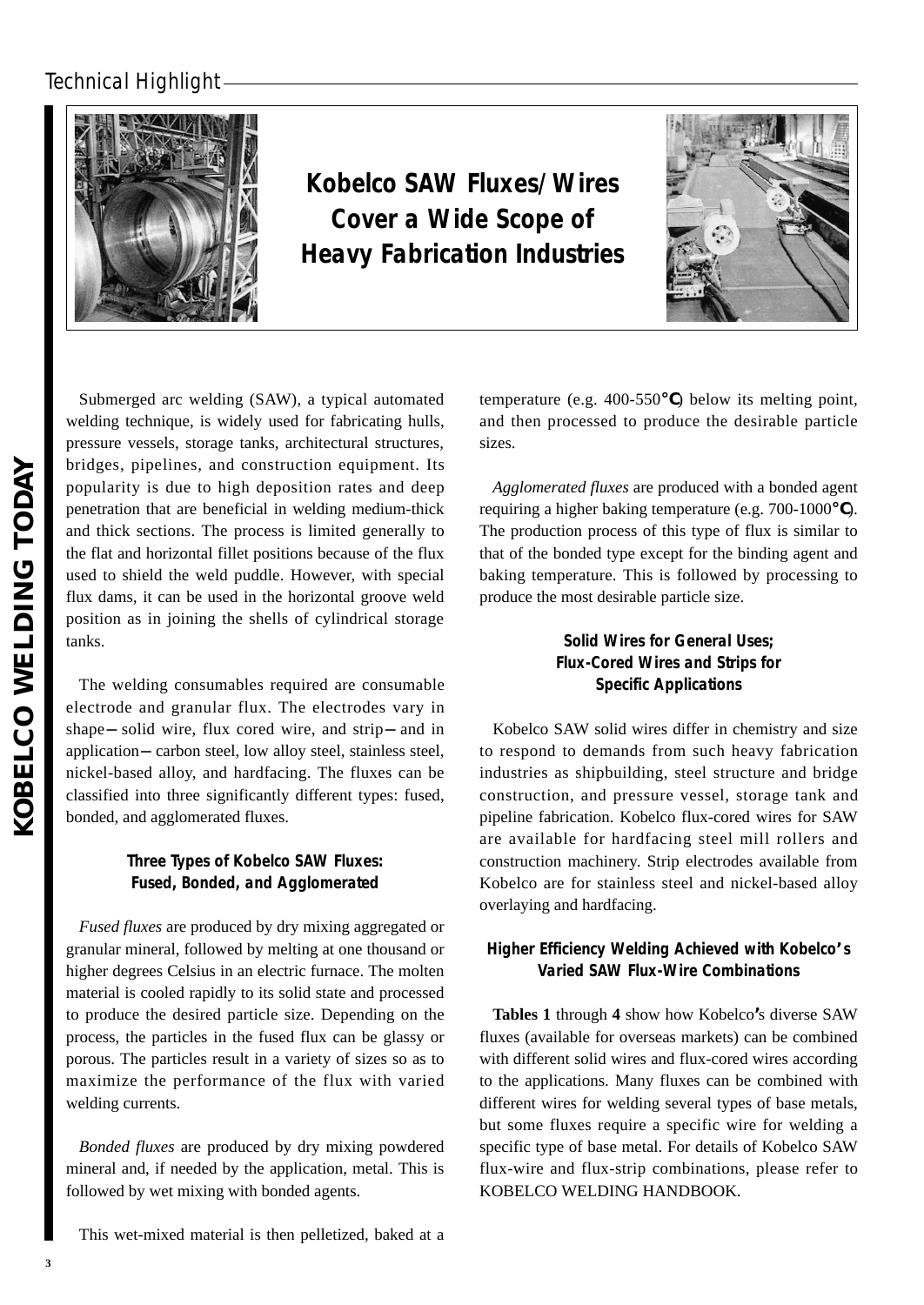**Table 1**. Kobelco flux/wire varieties for mild steel, high tensile steel, low temp. steel and heat-resistant low-alloy steel

| <b>Flux</b>   | Flux/wire                  | Wire                                     | Intended usage and features                             | <b>Flux size</b>                                                                                                      |                                                        |  |
|---------------|----------------------------|------------------------------------------|---------------------------------------------------------|-----------------------------------------------------------------------------------------------------------------------|--------------------------------------------------------|--|
| brand $(1)$   | AWS class.                 | brand $(2)$                              | <b>Base metal</b>                                       | Features <sup>(3)</sup>                                                                                               | (Mesh)                                                 |  |
| AF-490        | F7A4-EM12K<br>F6P6-EM12K   | <b>US-12K</b>                            |                                                         | For multi-pass welding<br>Only DC-EP is applicable                                                                    | $10 \times 48$                                         |  |
| $G-50$        | F7A2-EH14                  |                                          |                                                         | For thin plates with high speeds<br>DC-EP is better for sheet metals                                                  | 8x 48, 12x 65<br>12x 150, 20x D                        |  |
| $G-60$        | F7A2-EH14                  | <b>US-36</b>                             |                                                         | For thin or medium-thick plates with high speeds                                                                      | 12x 65, 12x 150                                        |  |
| $G-80$        | F7A2-EH14<br>F6P2-EH14     |                                          | Mild steel,<br>490MPa HT steel                          | For multi-pass welding of medium or heavy thick<br>plates<br>Good mechanical properties                               | 12x 65, 12x 120,<br>20x 200, 32x 200,<br>$20 \times D$ |  |
| <b>MF-300</b> | F7A6-EH14<br>F7P6-EH14     | <b>US-36</b>                             |                                                         | For multi-pass welding of Medium or heavy thick<br>plates<br>Excellent slag removal and good mechanical<br>properties | 20× 200, 20× D                                         |  |
|               | F7A6-EH14<br>F7P6-EH14     | <b>US-36</b>                             | Mild steel,<br>490MPa HT steel                          | Good performance in horizontal vertical welding of<br>storage tanks<br>DC-EP current is suitable                      |                                                        |  |
| <b>MF-33H</b> | F8A6-EG-A4<br>F8P6-EG-A4   | <b>US-49</b>                             | 550-610MPa HT<br>steel                                  | Good performance in horizontal vertical welding of<br>storage tanks<br>DC-EP current is suitable                      | $12 \times 150$                                        |  |
|               | F7A6-EH14<br>F7P6-EH14     | <b>US-49A</b>                            | Low temp. steel                                         | Good performance in horizontal vertical welding of<br>storage tanks<br>DC-EP current is suitable                      |                                                        |  |
|               | F7A6-EH14<br>F7P6-EH14     | <b>US-36</b>                             | Mild steel<br>490MPa HT steel                           | For multi-pass welding of medium or heavy thick<br>plates<br>Excellent mechanical properties                          |                                                        |  |
|               | F7A2-EG-G                  | <b>USW-52B</b>                           |                                                         | For non-postweld-painting applications<br>Good impact value                                                           |                                                        |  |
|               | F8A2-EG-G                  | <b>USW-62B</b>                           | Weather proof<br>steel                                  | For non-postweld-painting applications<br>Good mechanical properties                                                  |                                                        |  |
|               | F8A4-EW-W                  | <b>USW-588</b>                           |                                                         | Suitable for ASTM A588 steel                                                                                          | $12 \times 65$                                         |  |
| <b>MF-38</b>  | F8A4-EG-A4<br>F8P6-EG-A4   | <b>US-49</b>                             | 550-590MPa HT<br>steel, Heat-resist.                    | Suitable for 0.5% Mo steel                                                                                            | $20 \times 200$ ,<br>$20 \times D$                     |  |
|               | F8A4-EA4-A4<br>F8P6-EA4-A4 | <b>US-A4</b>                             | low-alloy steel                                         | Suitable for 0.5% Mo steel                                                                                            |                                                        |  |
|               | F9A6-EA3-A3<br>F8P6-EA3-A3 | <b>US-40</b>                             | 550-610MPa HT<br>steel, Heat-resist.<br>low-alloy steel | Suitable for 0.5% Mo steel                                                                                            |                                                        |  |
|               | F7A6-EH14<br>F7P6-EH14     | <b>US-49A</b>                            | Low temp. steel                                         | Excellent impact value at<br>40<br>or higher                                                                          |                                                        |  |
|               |                            | <b>US-36</b>                             | Mild steel                                              | For FAB one-side welding with FAB-1 backing and<br>RR-2 metal powder                                                  |                                                        |  |
|               |                            | <b>US-49</b>                             | 490MPa HT steel                                         | For FAB one-side welding with FAB-1 backing and<br>RR-2 metal powder                                                  | $20 \times 200$                                        |  |
| <b>MF-38A</b> | F7A2-EG-G                  | <b>USW-52B</b>                           | Weather proof<br>steel                                  | For non-postweld-painting applications<br>Good bead appearance                                                        | 12x 65, 20x 200<br>$20 \times D$                       |  |
|               | F7AO-EH14                  | <b>US-36</b>                             | Mild steel,<br>490MPa HT steel                          | Excellent bead appearance and slag removal in<br>fillet welding                                                       |                                                        |  |
| <b>MF-53</b>  | F7A0-EG-G                  | Weather proof<br><b>USW-52B</b><br>steel |                                                         | For non-postweld-painting applications<br>Excellent bead appearance and slag removal in<br>fillet welding             | $8 \times 48$                                          |  |
| <b>MF-63</b>  | F8A0-EG-G                  | <b>USW-62B</b>                           | Weather proof<br>steel                                  | For non-postweld-painting applications<br>good usability in fillet welding                                            | $8 \times 48$                                          |  |

Note: (1) The initial letter of brand names designates the type of flux A: agglomerated, and G/M: fused. (2) Solid wire. (3) Unless polarity is otherwise mentioned, AC current is recommended.

# KOBELCO WELDING TODAY **KOBELCO WELDING TODAY**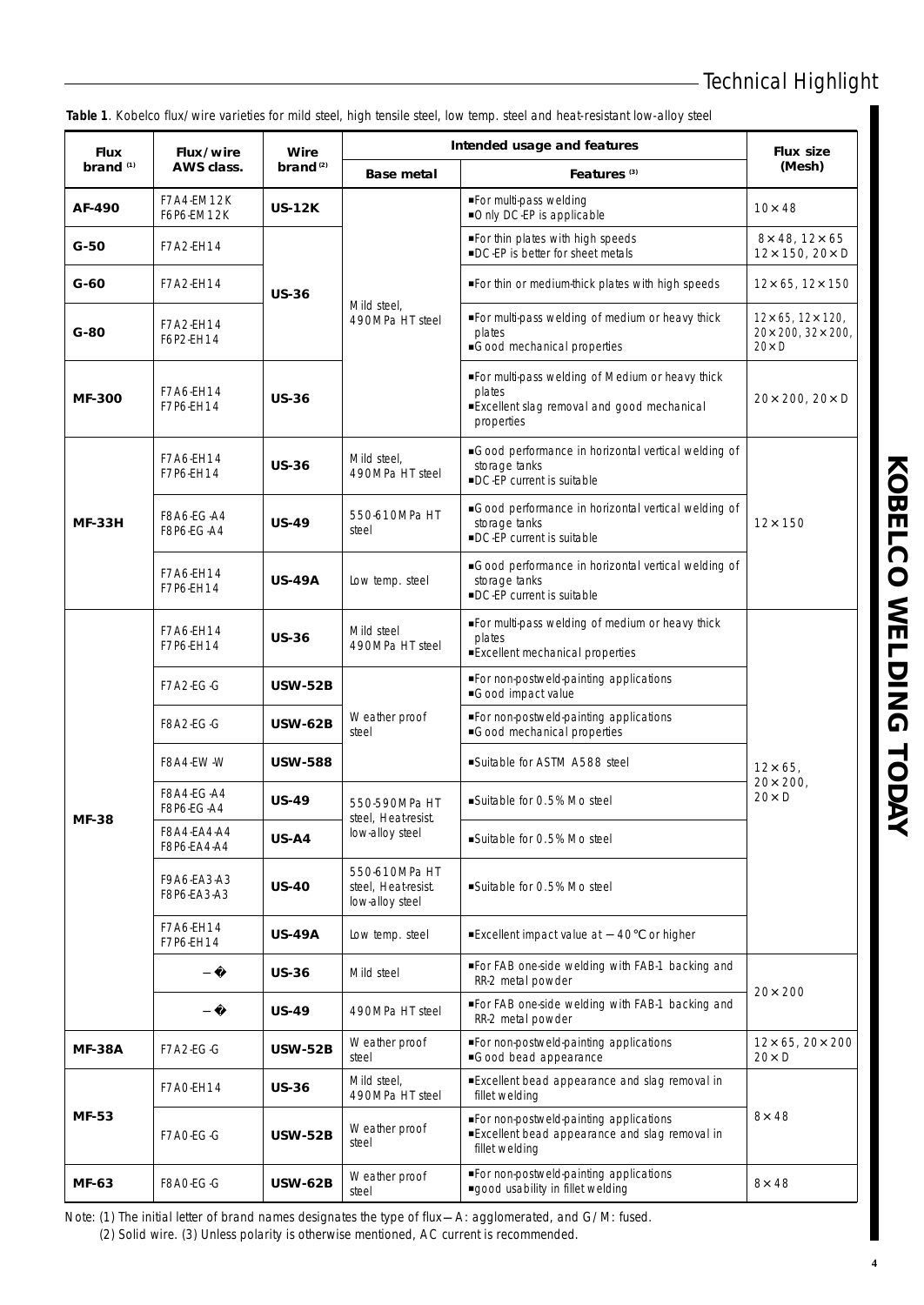| Table 1 (cont.). Kobelco flux/wire varieties for mild steel, high tensile steel, low temp. steel and heat-resistant low-alloy steel |  |  |
|-------------------------------------------------------------------------------------------------------------------------------------|--|--|
|                                                                                                                                     |  |  |
|                                                                                                                                     |  |  |
|                                                                                                                                     |  |  |

| <b>Flux</b>          | Flux/wire                                                             | <b>Wire</b>     | Intended usage and features    |                                                                                                             |                |  |  |  |
|----------------------|-----------------------------------------------------------------------|-----------------|--------------------------------|-------------------------------------------------------------------------------------------------------------|----------------|--|--|--|
| brand <sup>(1)</sup> | AWS class.                                                            | brand $(2)$     | <b>Base metal</b>              | Features <sup>(3)</sup>                                                                                     |                |  |  |  |
| <b>PFH-45</b>        | F6A4-EL8                                                              | <b>US-43</b>    |                                | For single-pass-double-sided or multi-pass welding<br>Excellent bead appearance with high currents          | $10 \times 48$ |  |  |  |
| <b>PFH-55E</b>       | F7A4-EH14                                                             | <b>US-36</b>    | Mild steel,<br>490MPa HT steel | For single-pass-double-sided or multi-pass<br>welding<br>Good bead appearance and excellent<br>impact value | $10 \times 48$ |  |  |  |
| PFH-55AS             | F7A8-EH14<br>F7P8-EH14                                                | <b>US-36J</b>   |                                | Only DC-EP current is applicable<br>Excellent impact value at 60 or higher and CTOD at<br>20 or higher      | $10 \times 48$ |  |  |  |
| PFH-55LT             | F7A8-EH14<br>F7P8-EH14                                                | <b>US-36</b>    | Low temp. steel                | Only AC current is applicable<br>Excellent impact value at 60<br>or higher and CTOD at<br>50 or higher      | $10 \times 48$ |  |  |  |
| <b>PFH-60A</b>       | F7A4-EL8                                                              | <b>US-43</b>    | Mild steel,<br>490MPa HT steel | For single-pass-double-sided or multi-pass welding<br>Excellent bead appearance with high currents          | $10 \times 48$ |  |  |  |
|                      | F12A10-EG-G                                                           | US-80LT         |                                | Only AC current is applicable<br>Excellent impact value at 80<br>or higher                                  |                |  |  |  |
| PFH-80AK             | F11A4-EG-G                                                            | <b>US-80BN</b>  | 780MPa HT steel                | Excellent bead appearance and slag removal<br>Only AC current is applicable                                 | $10 \times 48$ |  |  |  |
| PFH-80AS             | <b>F11A10-EG-G</b>                                                    | US-80LT         | 780MPa HT steel                | Only DC-EP current is applicable<br>Excellent impact value at 80 or higher                                  | $10 \times 48$ |  |  |  |
| <b>PFH-203</b>       | F7P15-ENI3-NI3                                                        | <b>US-203E</b>  | 3.5%Ni steel                   | Excellent impact value at 100<br>or higher after<br><b>PWHT</b>                                             | $10 \times 48$ |  |  |  |
| <b>PFI-50</b>        |                                                                       | <b>US-43</b>    |                                | For FCB one-side welding with PHI-50R or MF-1R<br>backing flux                                              | $10 \times 48$ |  |  |  |
| <b>PFI-52E</b>       |                                                                       | <b>US-36</b>    | Mild steel,<br>490MPa HT steel | For FAB one-side welding with FAB-1 backing<br>and RR-2 metal powder                                        | $10 \times 48$ |  |  |  |
| <b>PFI-55E</b>       |                                                                       | <b>US-36</b>    |                                | For FCB one-side welding with PHI-50R or MF-1R<br>backing flux                                              | $10 \times 48$ |  |  |  |
| <b>MF-27</b>         | F9P4-EG-G                                                             | <b>US-56B</b>   | Mn-Mo steel,<br>Mn-Mo-Ni steel | Excellent crack resistance and notch<br>toughness                                                           | $48 \times D$  |  |  |  |
|                      | F7PZ-EG-B2                                                            | <b>US-511</b>   | 1-1.25%Cr-<br>0.5%Mo steel     | AC current is suitable<br>Good crack resistance                                                             |                |  |  |  |
| <b>MF-29A</b>        | F8P2-EG-B3                                                            | <b>US-521</b>   | 2.25%Cr-<br>1%Mo steel         | AC current is suitable<br>Good crack resistance                                                             | $48 \times D$  |  |  |  |
|                      | F8P2-EG-B2                                                            | <b>US-511N</b>  | 1-1.25%Cr-<br>0.5%Mo steel     | AC current is suitable<br>Excellent notch toughness                                                         |                |  |  |  |
| <b>PF-200</b>        | F9P2-EG-B3                                                            | <b>US-521S</b>  | 2.25%Cr-<br>1%Mo steel         | AC current is suitable<br>Excellent notch toughness                                                         | $10 \times 48$ |  |  |  |
|                      | F9P4-EG-G<br><b>US-56B</b>                                            |                 | Mn-Mo steel,<br>Mn-Mo-Ni steel | Excellent crack resistance and notch<br>toughness                                                           |                |  |  |  |
|                      | F7P2-EG-B6<br><b>US-502</b><br><b>PF-200S</b><br>F10PZ-EG-G<br>US-9Cb |                 | 5%Cr-0.5%Mo<br>steel           | Good crack resistance                                                                                       |                |  |  |  |
|                      |                                                                       |                 | 9%Cr-1%Mo-Nb-V<br>steel        | AC current is suitable<br>Excellent creep rupture strength                                                  | $10 \times 48$ |  |  |  |
| <b>PF-500</b>        |                                                                       | <b>US-521H</b>  | 2.25%Cr-1%Mo-V<br>steel        | AC current is suitable<br>Excellent creep rupture strength                                                  | $10 \times 48$ |  |  |  |
| <b>PF-500D</b>       |                                                                       | <b>US-521HD</b> | 2.25%Cr-1%Mo-V<br>steel        | Excellent high temp. properties<br>with DC-EP currents                                                      | $10 \times 48$ |  |  |  |

Note: (1) The initial letter of brand names designates the type of flux P: bonded, and M: fused. (2) Solid wire

(3) Unless polarity is otherwise mentioned, AC current is recommended.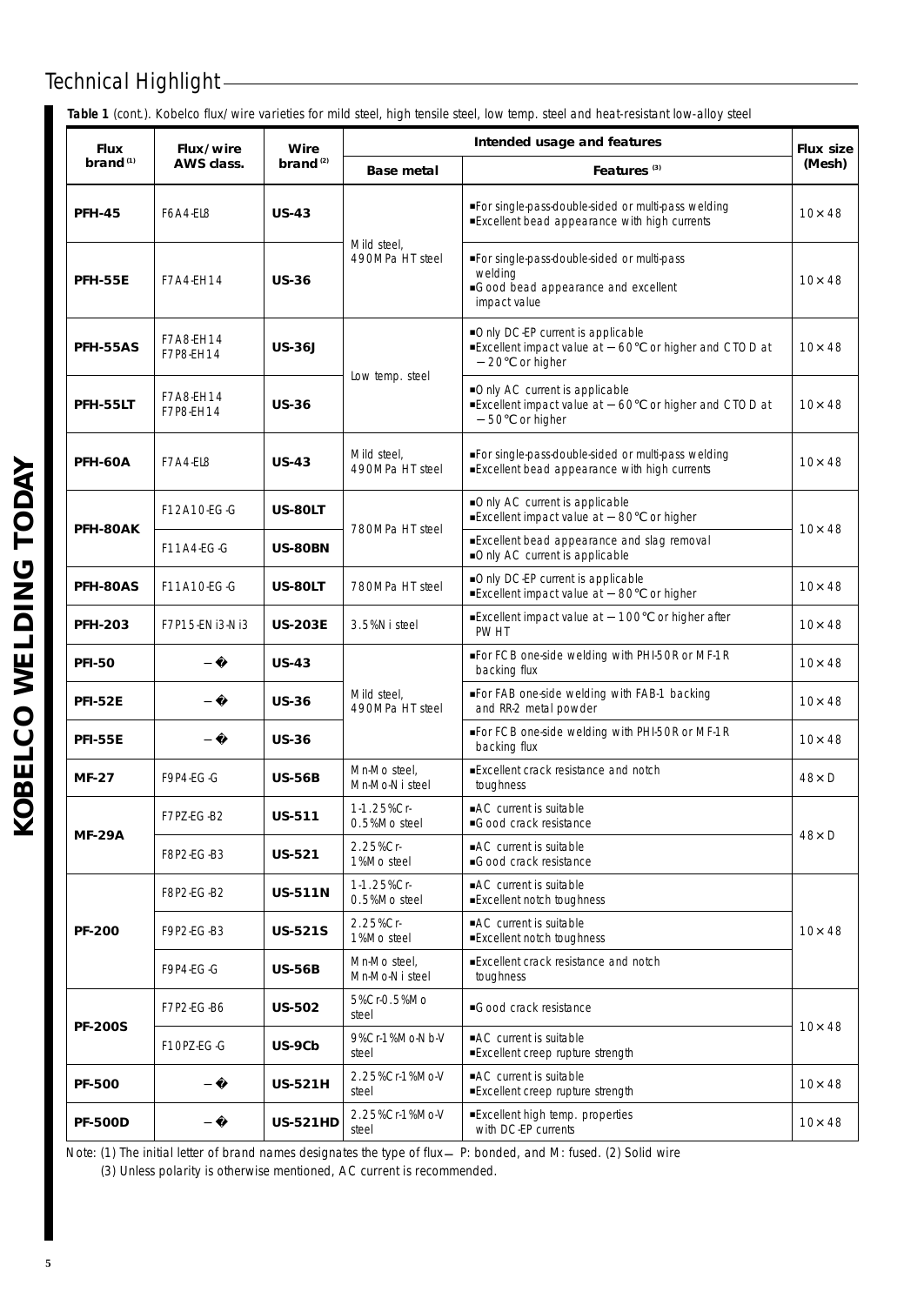**Table 2**. Kobelco flux/wire varieties for stainless steels

| <b>Flux</b>  | Wire                            | Wire          | Intended usage and features         | <b>Flux size</b>            |                |
|--------------|---------------------------------|---------------|-------------------------------------|-----------------------------|----------------|
| brand $(1)$  | brand <sup>(2)</sup>            | AWS class.    | <b>Base metal</b>                   | Features <sup>(3)</sup>     | (Mesh)         |
|              | <b>US-308</b>                   | <b>ER308</b>  | 304 steel                           | Good crack resistance       |                |
|              | <b>US-308L</b>                  | <b>ER308L</b> | 304L steel                          | Better corrosion resistance |                |
| <b>PFS-1</b> | <b>US-309</b>                   | <b>ER309</b>  | 309 and 309S steel                  | Good weldability            |                |
|              | <b>US-309L</b><br><b>ER309L</b> |               | 309 and 309S steel                  | Good weldability            | $12 \times 65$ |
|              | <b>US-317L</b>                  | FR3171        | 316LN and 317L steel                | Good weldability            |                |
|              | <b>US-347</b>                   | FR347         | 347 and 321 steel                   | Good weldability            |                |
| PFS-1LT      | <b>US-308L</b>                  | <b>ER308L</b> | 304 and 304L steel                  | Excellent notch toughness   | $12 \times 65$ |
|              | <b>US-316</b>                   | FR316         | 316 steel                           | Good crack resistance       |                |
| PFS-1M       | <b>US-316L</b>                  | <b>ER316L</b> | 316L steel                          | Better corrosion resistance | $12 \times 65$ |
| PFS-4M       | <b>US-410</b>                   |               | 403, 410, 410S, 410L, and 405 steel | Good weldability            | $12 \times 65$ |

Note: (1) Bonded type flux. (2) Solid wire.

(3) Both AC and DC-EP currents are suitable; however, DC-EP is recommended for small dia. wires ( 2.4 mm).

**Table 3**. Kobelco flux/wire varieties for 9%Ni steel

| <b>Flux</b> | Wire           | Wire                  | Intended usage and features | <b>Flux size</b>                                                                                                                              |               |
|-------------|----------------|-----------------------|-----------------------------|-----------------------------------------------------------------------------------------------------------------------------------------------|---------------|
| brand $(1)$ | brand $(2)$    | AWS class.            | <b>Base metal</b>           | <b>Features</b>                                                                                                                               | (Mesh)        |
| PFN-3       |                |                       | 9%Ni steel                  | Ni-based alloy weld metal<br>Excellent usability and crack resistance<br>For flat position welding<br>Both AC and DC-EP currents are suitable | $12\times 65$ |
| PFN-4       | <b>US-709S</b> | FRNIM <sub>0</sub> -8 | 9%Ni steel                  | Ni-based alloy weld metal<br>Excellent usability and X-ray soundness<br>For horizontal groove and fillet welding<br>For DC-FP current         | $12\times 65$ |

Note: (1) Bonded flux. (2) Solid wire.

### **Table 4**. Kobelco flux/wire varieties for hardfacing

| Wire<br><b>Flux</b><br>brand $(2)$<br>brand $(1)$ |                 | <b>Nominal</b> | Intended usage and applications |                                                                                 |                |  |  |
|---------------------------------------------------|-----------------|----------------|---------------------------------|---------------------------------------------------------------------------------|----------------|--|--|
|                                                   |                 | hardness       | Type of wear                    | Applications <sup>(3)</sup>                                                     | (Mesh)         |  |  |
|                                                   | <b>USH-250N</b> | Hy 250         | Metal-to-metal                  | Wheels, rollers, and tractor idlers                                             |                |  |  |
|                                                   | <b>USH-350N</b> | Hy 350         | wear                            | Tractor idlers and links, shovels, steel mill rollers, tires                    |                |  |  |
|                                                   | <b>USH-400N</b> | Hv 400         |                                 | Tractor idlers and links, shovels, steel mill rollers, tires                    |                |  |  |
| $G-50$                                            | <b>USH-450N</b> | Hy 450         | Metal-to-metal                  | Tractor rollers and idlers, shovels, steel mill rollers.<br>blast furnace bells | $8 \times 48$  |  |  |
|                                                   | <b>USH-500N</b> | Hy 500         | and abrasive<br>wear            | Tractor rollers and idlers, shovels, steel mill rollers.<br>blast furnace bells |                |  |  |
|                                                   | <b>USH-550N</b> | Hy 550         |                                 | Steel mill rollers, blast furnace bells                                         |                |  |  |
| <b>MF-30</b>                                      | <b>USH-600N</b> | Hy 600         |                                 | Steel mill rollers (Photo 1), crusher cones                                     | $12 \times 65$ |  |  |

Note: (1) Fused flux. (2) Flux-cored wire. (3) Both AC and DC-EP currents are suitable.

**Photo 1.**  Hardfacing a steel mill roller by paralleled SAW with MF-30/USH-600N

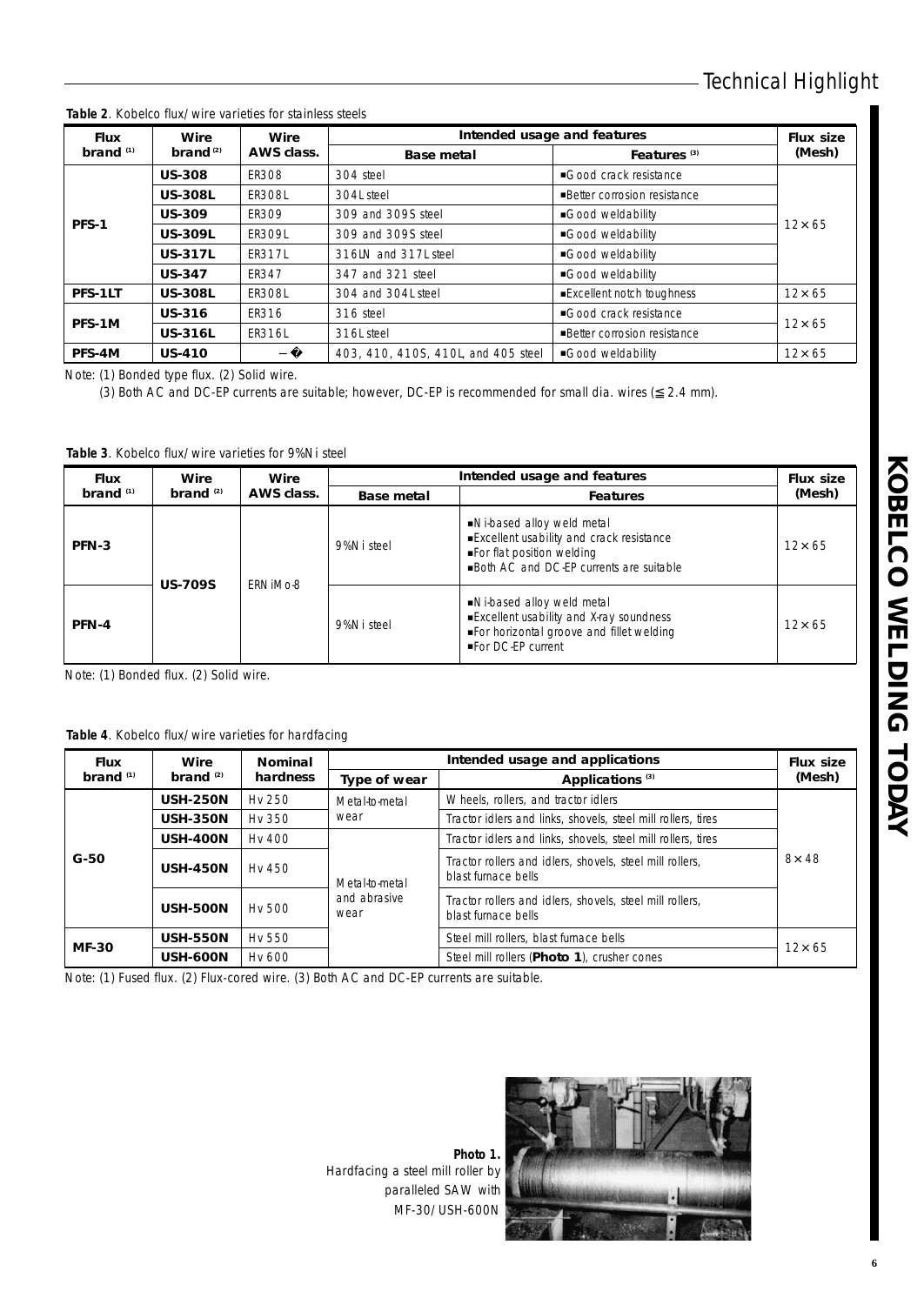# **Outstanding Characteristics of Kobelco Agglomerated Flux: AF-490**

As shown in **Photo 2**, AF-490 (AWS A5.17 F7A4- EM12K, F6P6-EM12K) flux offers more regular bead appearance and superior slag removal over a wider range of welding speeds or heat input, when compared with conventional agglomerated fluxes that have typically been used in steel structures worldwide. In addition, in combination with US-12K (AWS A5.17 EM12K) solid wire, AF-490 provides unsurpassed absorbed energy in impact testing of the weld metal in the as-welded and postweld heat treated conditions as illustrated in **Fig. 1**.



**Photo 2**. Joint penetration and bead appearance of AF-490/US-12K weld joints by single-pass-double-sided welding (700- 750A/32-33V/40-80CPM)



**Figure 1**. Impact test results of AF-490/US-12K multi-pass weld metal in the as-welded and PWHT (620  $\times$  1hr) conditions

With such excellent usability and mechanical properties, AF-490/US-12K should be used in a wide range of applications for mild steel and 490-MPa high strength steel including single-pass-double-sided welding in hulls and fillet welding in architectural structures and bridges.

# **A Revolutionary SAW Process: High-Speed FCB One-Run Welding**

The Flux Copper Backing (FCB) one-run process developed by Kobe Steel has been a standard SAW process for single-sided welding of hull plates at high travel speeds in shipbuilding worldwide since its inception in 1965. However, users have desired that the FCB process enhance productivity more efficiently to cope with increased fabrication costs caused by the requirements for double hulled oil tankers.

The development of Ti-B micro-alloyed PFI-55E flux has increased FCB process efficiency over the conventional flux, as shown in **Fig. 2**. This advantage is derived from 20% higher deposition rates, applicability of a four-wire process and consistent bead appearance over a wide range of welding parameters, which in turn has made applicable plate thickness range as wide as 10- 40 mm in one-run SAW. In addition, higher travel speeds decrease heat input by 10%, thereby improving the mechanical properties of the weld metal and heat affected zone and decreasing welding distortion. The mechanical properties of PFI-55E/US-36 meet the ship class grade-3 requirements.



**Figure 2**. Proper travel speed as a function of plate thickness for high-speed FCB process in comparison with conventional FCB process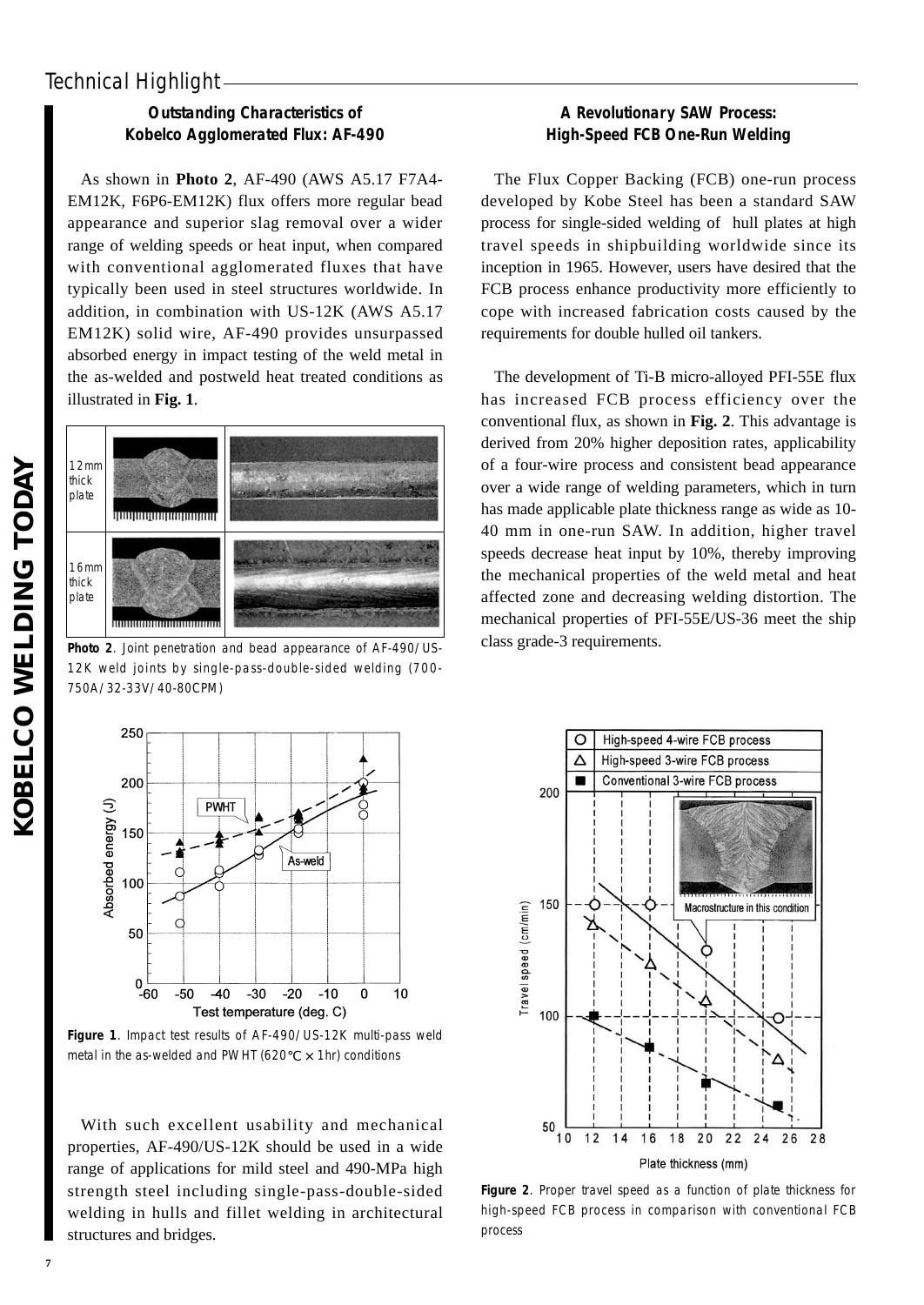# **Unmatched Performance with DC-EP Currents in Low Temperature Applications**

A flux/wire combination of PFH-55AS/US-36J has been developed so as to possess mechanical properties similar to those of traditional PFH-55LT/US-36 but its welding performance has been modified to suit DC-EP current that is most often used overseas though not in Japan. Ti-B micro-alloyed PFH-55AS/US-36J offer, in both as-welded and postweld heat treated conditions, consistent room temperature tensile properties and low temperature notch toughness at 60 as shown in **Fig. 3** and CTOD values at 20 (**Table 5**), due to fine grained acicular ferrite microstructure of the weld metal **Photo 3**.



**Figure 3**. Mechanical properties of PFH-55AS/US36J weld metal as a function of PWHT parameter

|  | 17.1: 580 $\times$ 1hr, 17.5: 600 $\times$ 1hr, 17.9: 620 $\times$ 1hr  |  |
|--|-------------------------------------------------------------------------|--|
|  | 18.5: 620 $\times$ 5hr, 18.8: 620 $\times$ 10hr, 19.1: 650 $\times$ 5hr |  |

|  |  | Table 5. CTOD values of PFH-55AS/US-36J weld metal |  |
|--|--|----------------------------------------------------|--|
|  |  |                                                    |  |

| <b>Base metal</b> | <b>PWHT</b>      | Test temp. | CTOD (mm)        |  |
|-------------------|------------------|------------|------------------|--|
| BS4360 Gr. 50D    | As-welded        | 20.        | 1.10. 1.10. 1.00 |  |
| $T: 70$ mm        | $620 \times 3hr$ | 20         | 1.06.1.59.1.31   |  |

Note: Testing method: BS standard

**Photo 3.**  Fine grained acicular ferrite microstructure of Ti-B micro-alloyed PFH-55AS/US-36J weld metal (as-welded)



### **Tips for Successful SAW**

### **1. Power source polarity**

The particular combination of flux and wire generally determines the choice of AC or DC in SAW. With DC-EP, the flux consumption ratio is roughly 10-30% higher than with AC depending on the type of flux. Consequently, the chemistry and thus the mechanical properties of the weld metal can be affected by the polarity to a high or low degree depending on the type of flux. This is why, where the quality requirement is stringent, a careful combination of flux and wire is necessary in consideration of the polarity of the power source to be used.

### **2. Recycling flux**

The unfused part of the flux distributed around the arc is commonly recovered for reuse; however, recovered flux can be contaminated with ferric oxides and changed in grain size, which may affect the usability of the flux and quality of the weld metal when the use of recycled flux is excessive. To maintain good performance of a flux, an appropriate amount of virgin flux should be added to the retrieved flux. It is recommended that the recycling of flux be limited to a total number of three times as a rule of thumb.

### **3. Redrying flux**

Regardless of the type of flux fused, bonded and agglomerated fluxes can absorb moisture at a high or low rate, even though some particular brands of flux offer moisture resistance. Therefore, it is recommended that any flux be redried before use to recover the desired usability of the flux and to decrease diffusible hydrogen in the weld metal, in accordance with the manufacturer**'**s specification as shown in **Table 6** for example.

| Type of flux  | <b>Brand</b>         | Drying temp. | Drying time     |
|---------------|----------------------|--------------|-----------------|
| Fused         | All brands           | 150-350      | 1 hr            |
| <b>Bonded</b> | PFH-80AK<br>PFH-80AS | 250-350      | 1 <sub>hr</sub> |
|               | Other brands         | 200-300      | 1 hr            |
| Agglomerated  | $AF-490$             | 200-300      | 1 hr            |

**Table 6**. Proper redrying conditions for Kobelco fluxes

### **4. Depth of flux layer**

The depth of the flux layer affects the appearance and soundness of the weld. If the flux layer is excessively deep, the bead appearance becomes irregular and slag inclusions will degrade the soundness. Conversely, if the flux depth is excessively shallow, flashing and spattering will occur, resulting in poor bead appearance and X-ray soundness.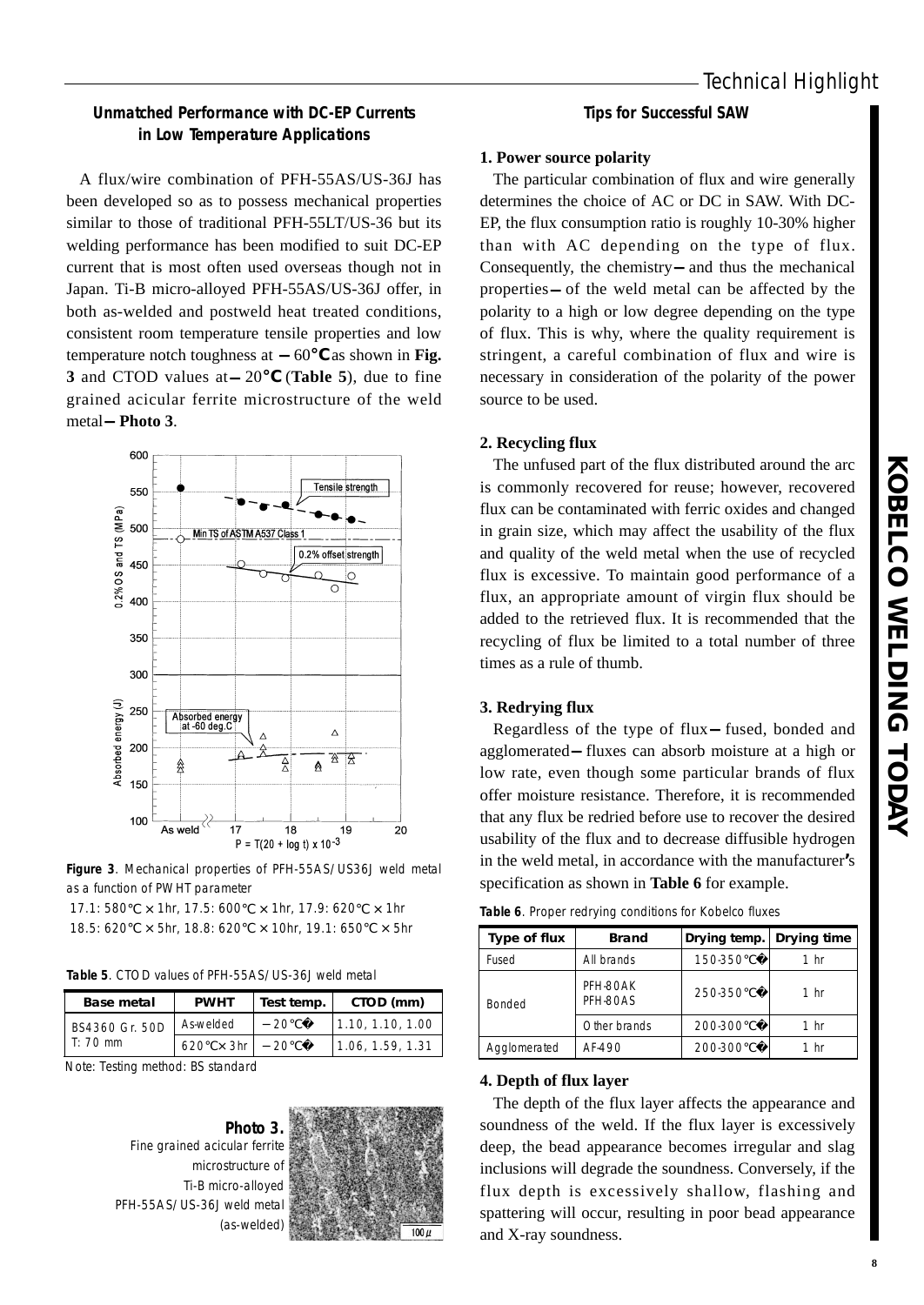# **DWA-81Ni1 A-81Ni1 AWS A5.29 E81T1-Ni1MJ**

## **A Brand New Flux-Cored Wire for Low Temperature Applications**

DWA-81Ni1 resembles DWA-55L, sharing a similar rutile-based flux core, suitable shielding gas (80%Ar- $20\%$ CO<sub>2</sub>), tensile strength and notch toughness of aswelded weld metal. However, their chemical compositions and thus their AWS classifications are different, and only DWA-81Ni1 is suited to postweld heat treatment (PWHT). The nickel content of DWA-81Ni1 weld metal is nominally 1% and notch toughness can be kept sufficient even after PWHT.

The low Ni content and PWHT applicability can be advantages in specific fabrications such as those that adhere to the NACE standard which requires the weldment to be low in Ni content and hardness for minimizing the susceptibility to sulfide stress corrosion cracking (SSCC) that tends to occur in corrosive, aqueous H2S environments. Such specific fabrications can be involved in offshore structures and floating production, storage and offloading vessels (**Photo 1**). Many low-alloy steels used in such applications may require PWHT to temper or relieve stresses in the weld to achieve increased ductility.

**Table 1** shows typical chemical composition and tensile properties of DWA-81Ni1 welded on high strength FH36 grade steel of LR ship class. The tensile properties of the weld metal meet the requirements (0.2%OS 355MPa, TS: 490-620, El 21%) of this steel grade. Ti-B micro-alloying is one of the features of the chemical composition of the weld metal, which contributes to fine grain acicular ferrite microstructure (**Photo 2**) and in turn excellent notch toughness with minimized SR embrittlement as shown in **Figure 1** and CTOD values **Table 2**.

|  | Table 1. Typical properties of DWA-81Ni1 weld metal (1) |  |  |
|--|---------------------------------------------------------|--|--|
|--|---------------------------------------------------------|--|--|

|            | Chemical composition of weld metal (%) |             |             |                                  |       |  |       |  |        |        |
|------------|----------------------------------------|-------------|-------------|----------------------------------|-------|--|-------|--|--------|--------|
| C          | Si                                     |             | Mn          | Р                                | S     |  | Ni    |  | Ti     | в      |
| 0.049      | 0.31                                   |             | 1.25        | 0.008                            | 0.007 |  | 0.96  |  | 0.046  | 0.0057 |
|            |                                        |             |             | Tensile properties of weld metal |       |  |       |  |        |        |
| Welding    |                                        | <b>PWHT</b> |             | 0.2% OS                          |       |  | ΤS    |  | ΕI     | RA     |
| position   |                                        |             |             | (MPa)                            |       |  | (MPa) |  | $(\%)$ | $(\%)$ |
| Horizontal |                                        | As weld     |             | 581                              |       |  | 604   |  | 25     | 68     |
|            |                                        | 580         | $\times$ 2h | 533                              |       |  | 596   |  | 26     | 63     |
|            |                                        | As weld     |             | 544                              |       |  | 604   |  | 27     | 71     |
| Vertical   |                                        | 580         | x 2h        | 509                              |       |  | 591   |  | 30     | 71     |

Note: (1) Specimen location: final side



**Photo 2**. Fine microstructures of DWA-81Ni1 as-welded weld metal on the final side in vertical position



**Figure 1**. Absorbed energies in Charpy impact testing of DWA-81Ni1 weld metal in the as-welded and PWHT (580  $\times$  2h) conditions

Base metal: 50-mm thick FH36 Groove: double-bevel Specimen location: final side

**Table 2**. CTOD values of DWA-81Ni1 weld metal in the as-welded condition

| <b>Base metal</b>                 | <b>PWHT</b> | Test temp. | CTOD (mm)        |
|-----------------------------------|-------------|------------|------------------|
| <b>FH36</b><br>$T: 50 \text{ mm}$ | Horizontal  | 10.        | 0.38.0.38.0.38   |
|                                   | Vertical    | $10^{-}$   | 0.65, 0.76, 0.77 |

Note: Testing method: BS standard (W = 2B)